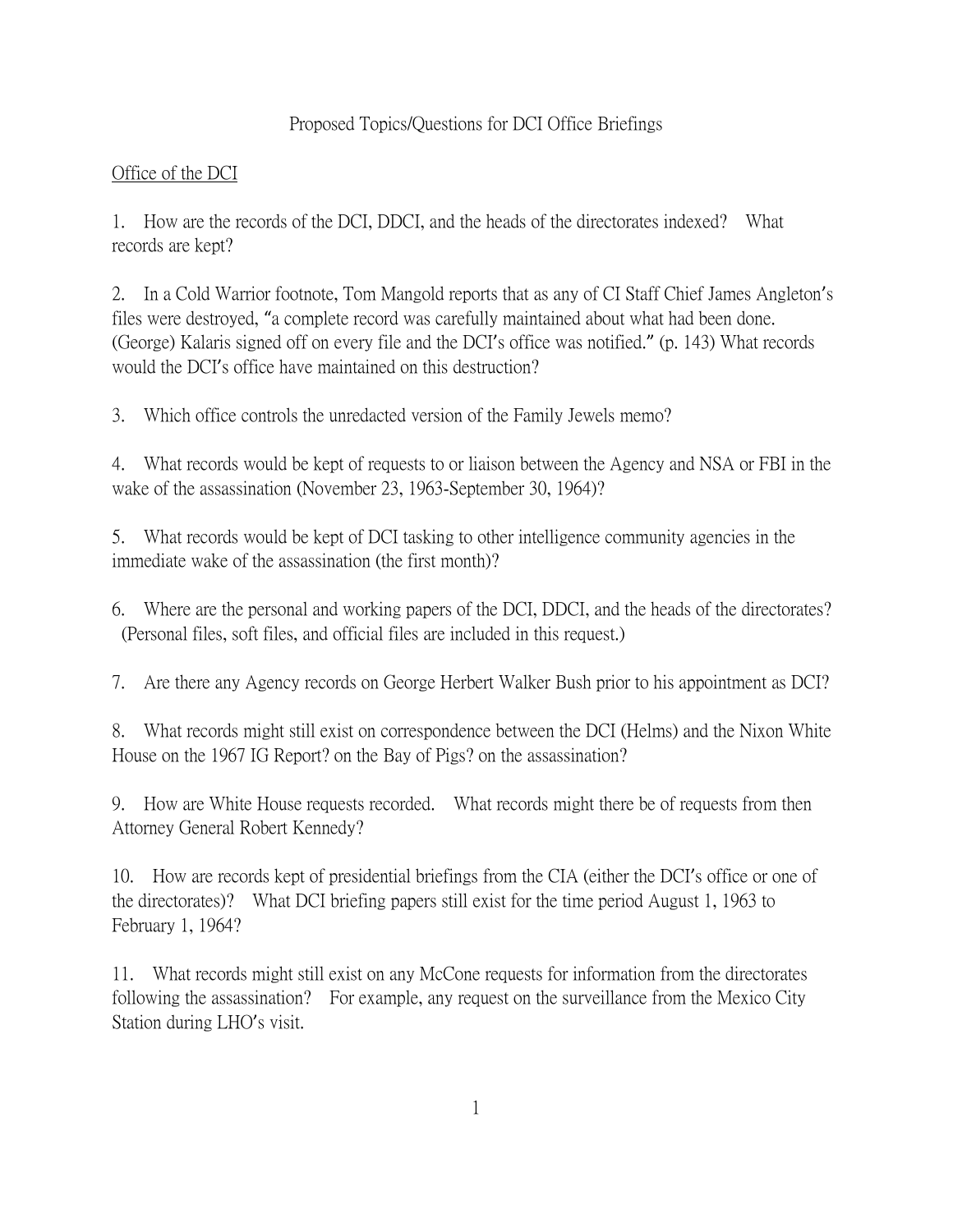12. Who were the Agency liaisons with Robert Kennedy prior to and after the assassination?

13. What records might still exist of communications between DCI McCone and Allen Dulles during the Warren Commission?

14. What records might still exist of communications between Allen Dulles and anyone at CIA during the Warren Commission?

15. Did CIA have anyone on the Warren Commission staff (either an Agency officer or a source)?

16. What records exist in the Executive Registry on Operation Mongoose or the Special Group Augmented?

17. What records might still exist of conversations or communications between the DCI and CI Staff Chief James Angleton on Nosenko?

18. What records were maintained at the DCI level on the Church Committee, the HSCA, the Pike Committee, and the Rockefeller Commission?

# Legislative Affairs

- 1. Who has the Scott Breckinridge files?
- 2. Records of Agency dealings with HSCA?
- 3. Who was the Agency liaison with Robert Kennedy after the assassination?

4. What records were maintained on the Church Committee, the HSCA, the Pike Committee, and the Rockefeller Commission?

#### Inspector General's Office

- 1. Is there an index of IG reports?
- 2. Was there ever an IG report concerning LHO and the Agency?
- 3. Are records kept on requests from the DCI's office for IG reports?